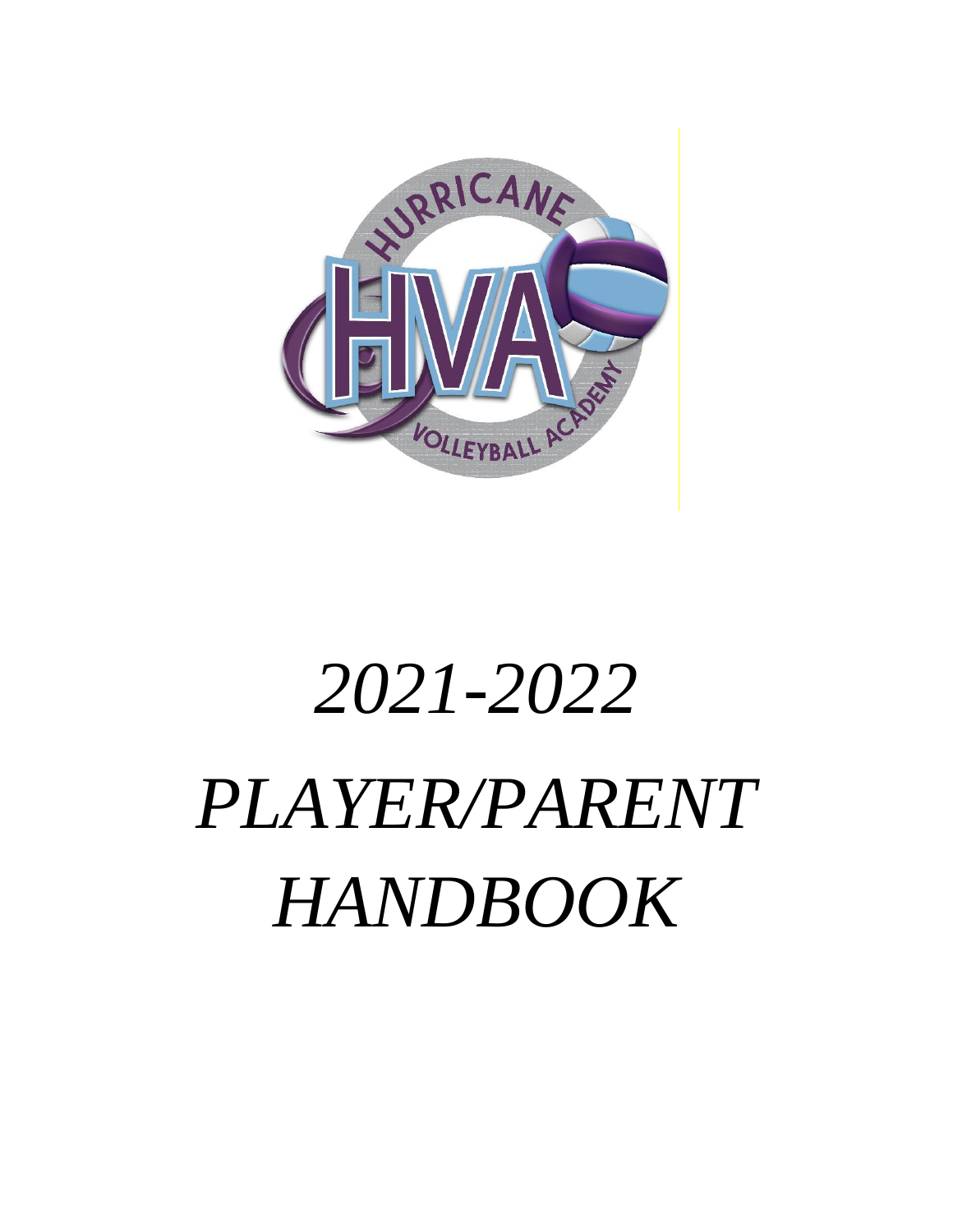Congratulations on being selected as a member of the Hurricane Volleyball Academy team. Players and parents, please take the time to review this player/parent handbook. It is your responsibility to know the content within and to abide by the rules set by the Hurricane Volleyball Academy administration and coaches. We look forward to an amazing season!

#### **COACHES PLEDGE: "No one succeeds all by themselves, we are a team, we are a family."**

**CLUB PHILOSOPHY:** The Hurricane Volleyball Academy will create a respectful and productive environment for all of its student-athletes. We will offer our players, progressive training that will teach proper technique, knowledge of the game, and understanding of the rules. We hope to create a healthy balance between team mentality, commitment, and competition. These qualities will promote success in every aspect of the student-athlete's life.

**ATTENDANCE POLICY:** Players are expected to attend every practice and tournament and give 100%

Practices: Players are expected to attend every practice. If a player is sick, will be late to practice, or miss practice due to any reason, **it is the player's responsibility to contact the coach well in advance of practice time**.

- For every 3 practices missed, player will sit 1 set
- If a player misses the practice **before a tournament,** without notification, she will sit the first set of the first match at that tournament, unless excused with a doctor's note.
- Players with injuries are still expected to attend practice and watch.

Tournaments: Players are expected to attend all tournaments. Players are also expected to referee during tournaments. Even if the player is not refereeing the last match, that player is still expected to stay with the team until the entire team is finished with the tournament.

#### **DRESS CODE:**

Practices**:** Players are required to dress appropriately for team practice. Each player needs proper footwear, socks, knee pads, shorts and t-shirt. No jewelry (earrings, necklaces, bracelets, rings, or piercings) is to be worn to practice. Shirts with sleeves are required, no cut off or half shirts are allowed. **NO MIDRIF OR SPORTS BRAS SHOWING**

Tournaments: Players need to bring both jerseys to every tournament without exception. Coaches will approve team jerseys when issued to make sure they fit properly and appropriately. Players are required to have the proper jersey, warm-ups, bags and socks for game day. Game jerseys are to be worn for competition only. Players are not allowed to wear their team jerseys outside of tournament play.

**COMMUNICATION PROCEDURES:** Hurricane Volleyball communication procedure is designed for the student-athlete to take ownership of the process and to develop lifelong skills. All questions regarding game time, position, or unclear expectations need to be addressed accordingly. The player should be the one to approach a coach regarding any concerns...NOT the parents. Coaches do not discuss any athlete other than the parent's own child or the actions of any other Hurricane Volleyball coach.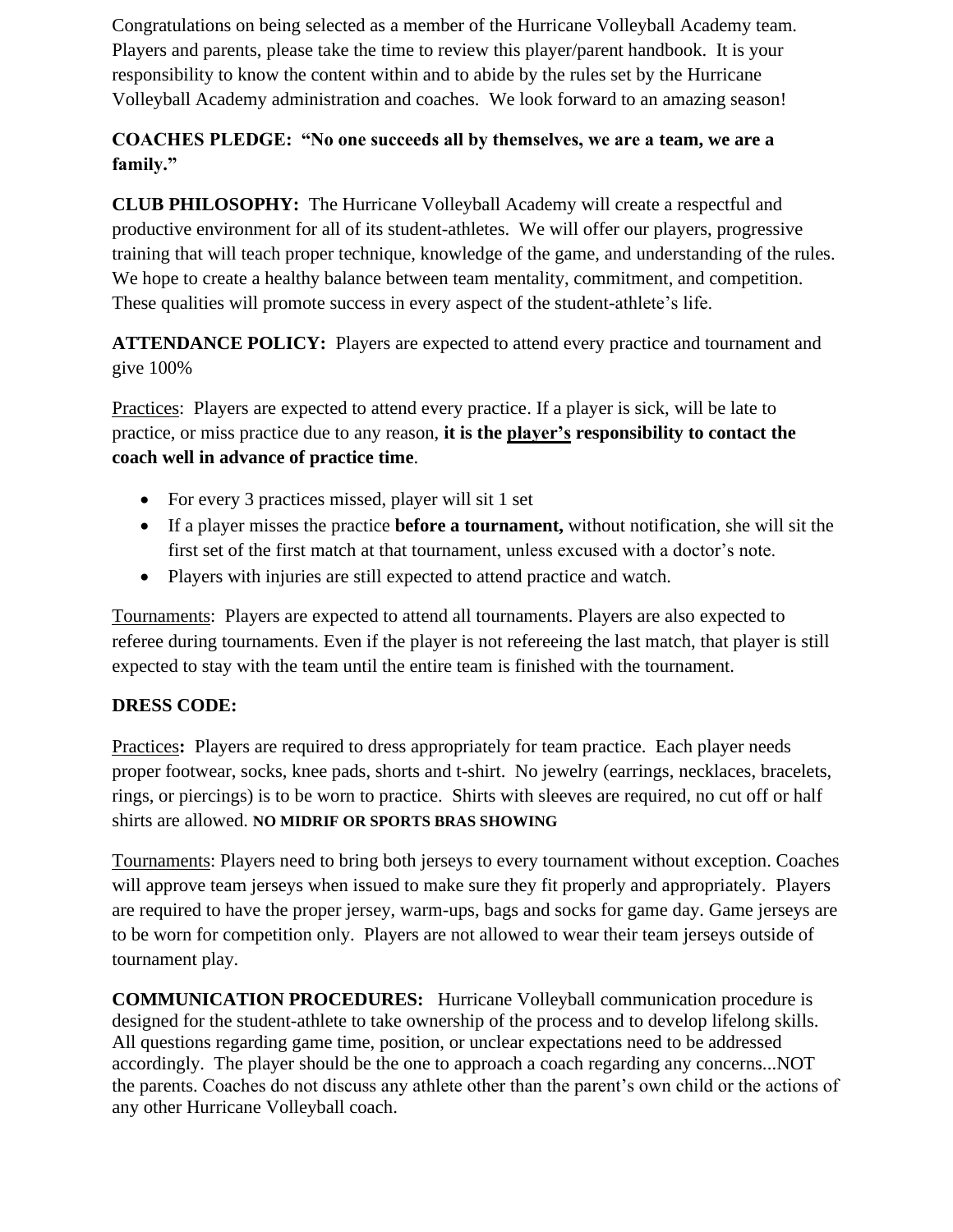**Step 1:** The athlete should approach or call the coach outside of practice and ask for a meeting time to be set. This meeting will be between the coaching staff and the player. Parents as asked to be in proximity of the meeting but allow the player to advocate for themselves.

**Step 2:** If the concern remains unresolved, a meeting with the parent(s), coach, athlete, and club director will be scheduled. The player must be present and again the meeting should not interfere with practice or tournament time.

The parent or athlete SHOULD NEVER:

- 1. Confront a coach during a practice or during tournaments
- 2. Expect meetings to be set during practice or tournament participation
- 3. Attempt to "compare" or evaluate another athlete
- 4. Use profanity towards the coach or other players
- 5. Discuss their concerns with any other parents or players until resolved with the coach
- 6. Address the coach with concerns prior to the athlete attempting first.

**DISCIPLINARY ACTION:** We expect our players to be outstanding student-athletes both on and off the court. Players are to be respectful to their coaches, and team mates. If a coach is contacted regarding poor behavior from an athlete, or the coach witnesses a player behaving poorly, disciplinary actions will be taken.

- $\bullet$  1<sup>st</sup> offense: verbal warning from coach along with extra conditioning after practice.
- $\bullet$  2<sup>nd</sup> offense: player will sit for 1 set, and extra conditioning.
- $\bullet$  3<sup>rd</sup> offense: player will sit for an entire match, and extra conditioning.
- $\bullet$  4<sup>th</sup> offense: player will be asked to leave the club and is still liable for the full contractual payments.

\*For more serious violations, either by player or parent, the player could be asked to leave the club and still be liable for the full contractual payment.

#### **CODE OF CONDUCT:**

- All players and parents will avoid harsh criticism, extreme negativity, and displays of poor sportsmanship.
- Respect for facilities: players and parents will clean up after themselves and help keep the gym and all facilities in good working order.
- Players and parents will support all Hurricane Volleyball players, and behave appropriately at both home and away tournaments.
- Players caught lying about missing practices or skipping practices will sit 1 entire match. If caught a  $2<sup>nd</sup>$  time, they will sit another match. If caught a  $3<sup>rd</sup>$  time, they will be asked to leave the team and be liable for full contractual payment.

**Payment expectations:** After the initial \$500 payment to secure your spot on the team, the remaining payments are due on the 15th of every month starting in November. Payments will not be reimbursed once you agree to accept your spot on the team. Payments can be made at hurricanevolleyballacademy.com or checks/cash can be turned in at practice to the Club Director.

- $\bullet$  1<sup>st</sup> late payment will be assessed a \$25 late fee and will be expected to be paid in full within 1 business week.
- $\bullet$  2<sup>nd</sup> late payment will result in a \$50 late fee and will be expected to be paid in full within 1 business week.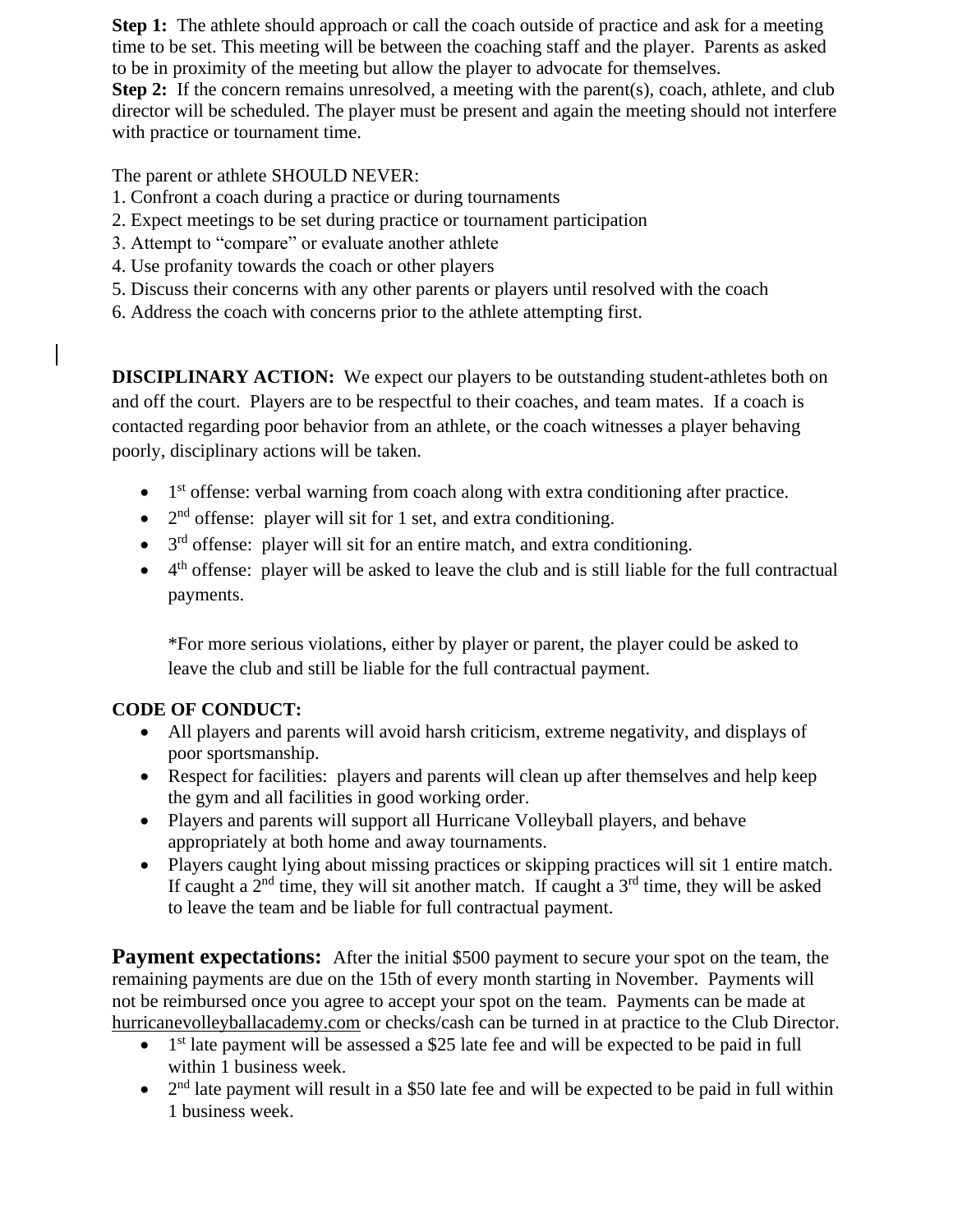Any player who is delinquent in payment for 4 consecutive weeks (one month) can be suspended/removed from the team at the Club Directors discretion.

**Hurricane Volleyball Academy Refund Policy**: Once a player has accepted a position with The Hurricane Volleyball Academy team, that player will not be refunded their \$500 deposit. The player will be able to be released from the club if they submit a request in writing to the club director before that player's team competes in their first tournament. If a player decides to leave Hurricane Volleyball Academy at any time after their team has competed in their first tournament, that player will still be committed to paying the full cost of player tuition.

#### **Hurricane Volleyball Academy Dispute/Grievance Policy**

All coaches, administrators, players, parents, and spectators are expected to behave by the Code of Conduct in the Player/Parent handbook that every player receives at the start of the season. Any conflict that may arise will be handled through the Code of Conduct.

Hurricane Volleyball Academy (HVA) recognizes that there may be rare instances when these conflicts cannot be resolved directly by the parties or through the informal intervention of another program member. For those situations, if any should occur, HVA has instituted a formal Grievance Procedure. All members should be aware that the Grievance Procedure IS NOT a substitute for direct conflict resolution between the parties; it is a secondary procedure to be employed only in the unlikely event that the parties cannot amicably and responsibly resolve their dispute through direct communication.

1. A grievance may be lodged by any member of the HVA family for any suspected violation of the Code of Conduct set forth in the Player/Parent handbook or for any suspected violation of local, state or federal law.

2. A valid grievance must be submitted in writing to a club director (Brian Adams of Victoria Adams) through hurricanevolleyballacademy@gmail.com, and must explain the nature of the grievance, the circumstances surrounding the alleged violation, and the specific provision(s) of the Code of Conduct alleged to have been violated. The person filing the grievance must also identify all witnesses or other persons with knowledge of the alleged violation.

3. A valid grievance must be signed by a parent, coach or player and submitted to the HVA's club director, Brian Adams.

4. No grievance will be accepted from any person who fails to file the written grievance within two weeks of the incident in question.

5. No grievance will be accepted from any person who himself or herself has not complied with the Code of Conduct, including speaking to a coach about the incident in question, or has engaged in any threatening, abusive or harassing conduct, including verbal abuse.

6. Resolution of the grievance will be decided by the club director Brian Adams, after having gathered all needed information from witnesses, and persons mentioned in the incident in question.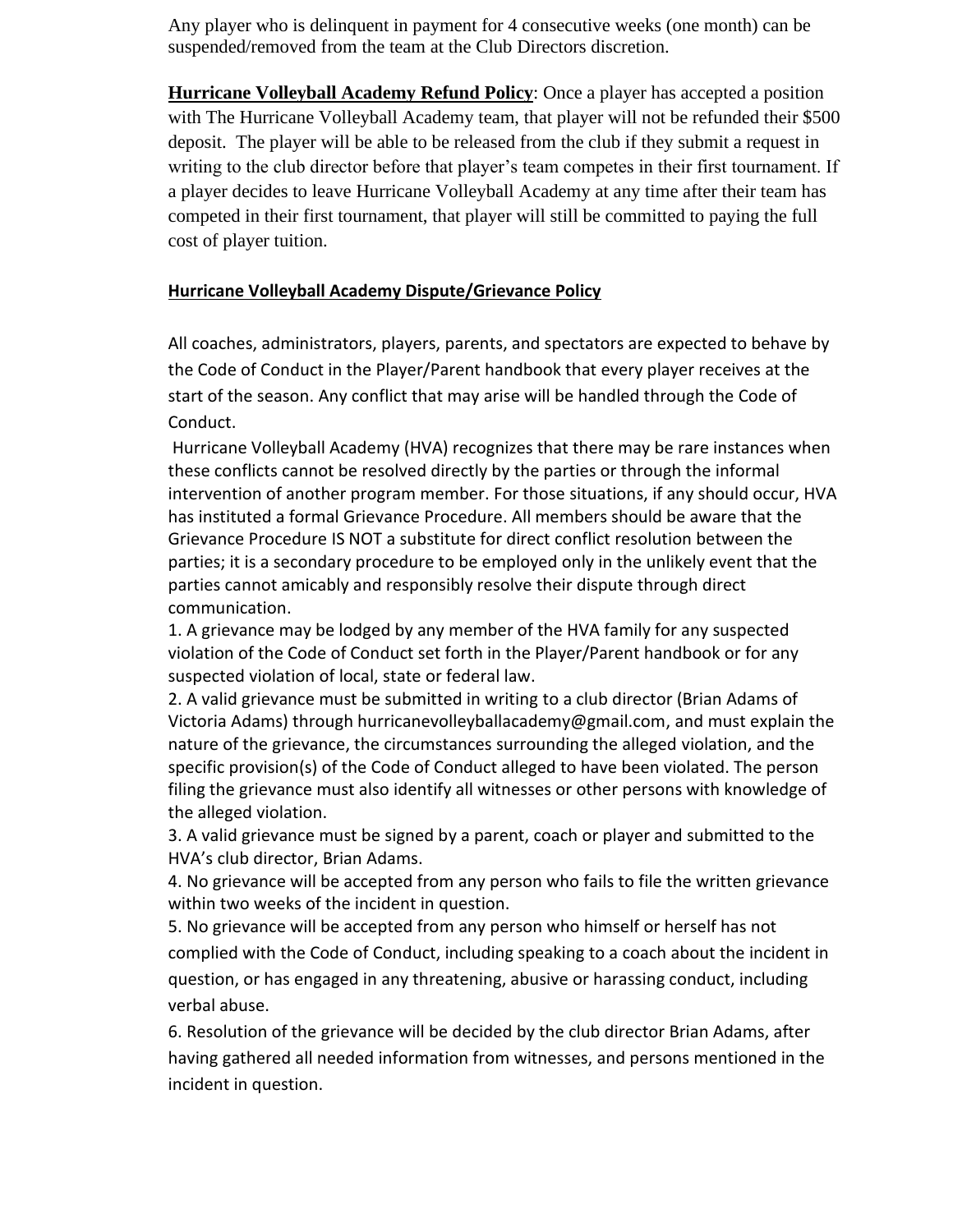#### **COACH AND STAFF RESPONSIBILITIES**

During team travel, coaches and staff members will help athletes, fellow coaches and staff members adhere to policy guidelines, including, without limitation, the Travel Policy, Locker Rooms and Changing Areas Policy and Reporting Policy.

If a coach or staff member transports an athlete or other organization member in their private car for team travel, a copy of the coach's or staff member's valid driver's license is required. When not practicing, training, competing, or preparing for competition, coaches and staff will monitor the activities of athletes, fellow coaches and staff during team travel. Coaches and staff will:

a. prepare athletes for team travel and make athletes aware of all expectations. Supplemental information will be given to parents/guardians of athletes who are considered inexperienced travelers, new or relatively new to team travel, or who are under the age of 14

b. familiarize themselves with all travel itineraries and schedules before the initiation of team travel

c. conform to, and monitor for others' adherence, the Athlete Protection Policy and all policies during team travel

d. encourage minor athletes to participate in regular, at least daily, scheduled communications with their parents/guardians

e. help athletes be on time for all team commitments (as possible)

f. assist with team travel logistical needs (as possible)

g. support chaperones and/or participate in the monitoring of athletes for adherence to curfew restrictions set based on age and competition schedule as listed in travel itinerary

h. ensure athletes are complying with hotel room restrictions based on gender or age bracket requirements

i. make certain that athletes are not alone in a hotel room with any adult apart from a family member; this includes coaches, staff and chaperones

j. not use drugs or alcohol in the presence of minors or be under the influence of alcohol or drugs while performing their coaching duties

k. immediately report any concerns about physical or sexual abuse, misconduct, or policy violations

l. notify parents before taking any disciplinary action against a minor athlete if the athlete is traveling without his or her parents

#### **MINOR ATHLETE ABUSE PREVENTION POLICIES**

PART III

#### REQUIRED POLICIES FOR ONE-ON-ONE INTERACTIONS

The U.S. Center for SafeSport recognizes that youth-adult relationships can be healthy and

valuable for development. Policies on one-on-one interactions protect children while allowing for

these beneficial relationships. As child sexual abuse is often perpetrated in isolated, one-on-one

situations, it is critical that organizations limit such interactions between youth and adults and

implement programs that reduce the risk of sexual abuse.

#### ONE-ON-ONE INTERACTIONS

USA Volleyball, RVAs and USAV member clubs, as well as all Adult Participants, shall comply with

the following one-on-one policy

A. Mandatory Components

1. Observable and Interruptible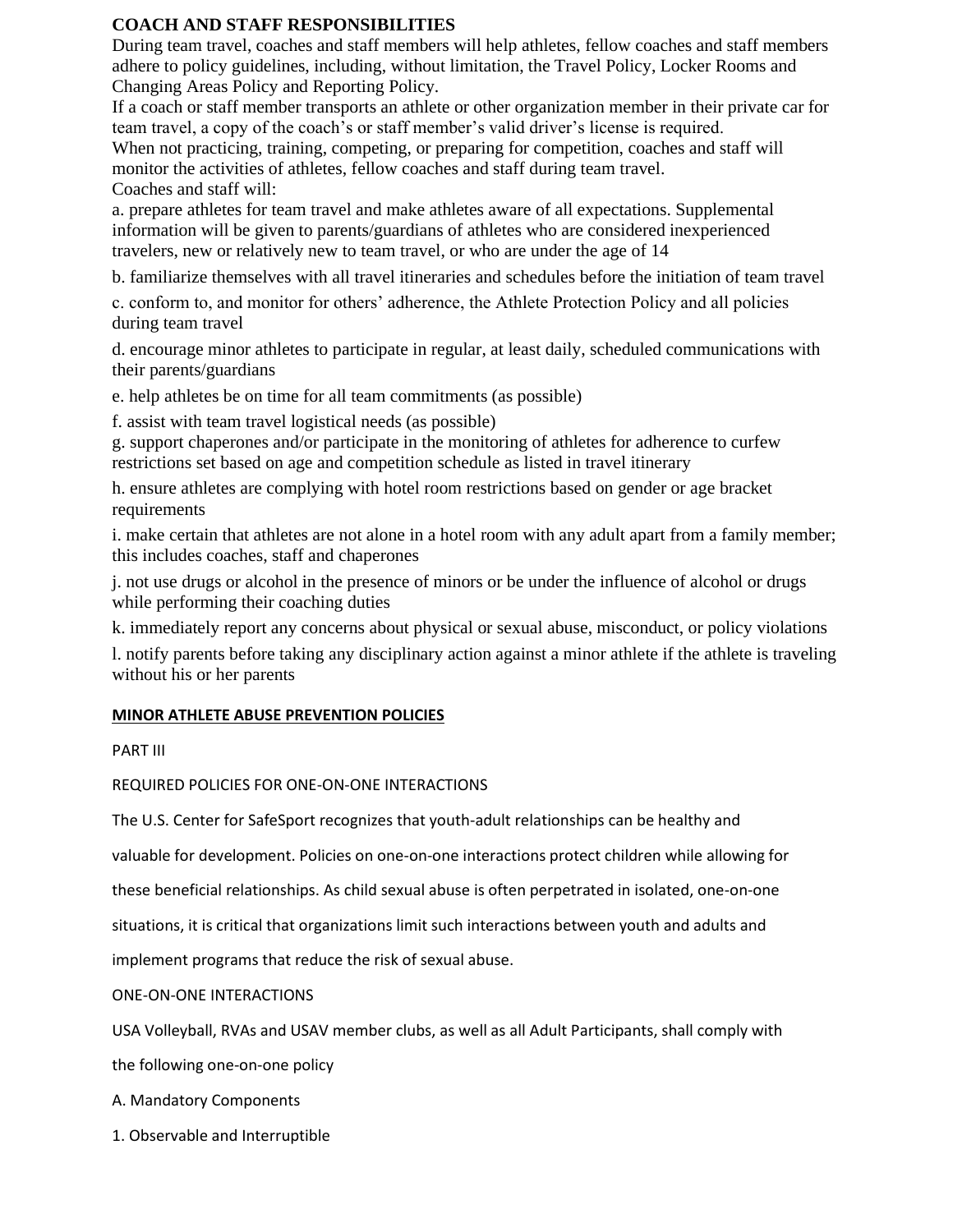a. All one-on-one In-Program Contact between an Adult Participant and a Minor

Athlete must be observable and interruptible, except in emergency circumstances.

b. The exceptions below may apply to specific policies, and if the exceptions apply,

they are listed in the policy. These exceptions also apply to all one-on-one InProgram Contact not specifically addressed in other policies:

i. When a Dual Relationship exists; or

ii. When the Close-in-Age Exception applies; or

iii. If a Minor Athlete needs an Adult Participant Personal Care Assistant, and:

(1) the Minor Athlete's parent/guardian has provided written consent to

USA Volleyball, the Region or Club for the Adult Participant Personal

Care Assistant to work with the Minor Athlete; and

(2) the Adult Participant Personal Care Assistant has complied with the

Education & Training Policy; and

(3) the Adult Participant Personal Care Assistant has complied with USA

Volleyball's screening policy; or

iv. In other circumstances specifically addressed in this policy that allow for

certain one-on-one interactions if USA Volleyball, the Region or Club

receives parent/ guardian consent.

U.S. Center for SafeSport: 2022 Minor Athlete Abuse Prevention Policies

14

MEETINGS AND TRAINING SESSIONS

USA Volleyball, RVAs and USAV member clubs, as well as all Adult Participants, shall comply with

the following Meetings and Training Sessions Policy

A. Mandatory Components

1. Observable and Interruptible

Adult Participants must follow the one-on-one interaction policy in all meetings and

training sessions where Minor Athlete(s) are present.

2. Individual Training Sessions

a. One-on-one, In-Program, individual training sessions must be observable and

interruptible except if:

i. A Dual Relationship exists; or

ii. The Close-in-Age Exception applies; or

iii. A Minor Athlete needs an Adult Participant Personal Care Assistant, and: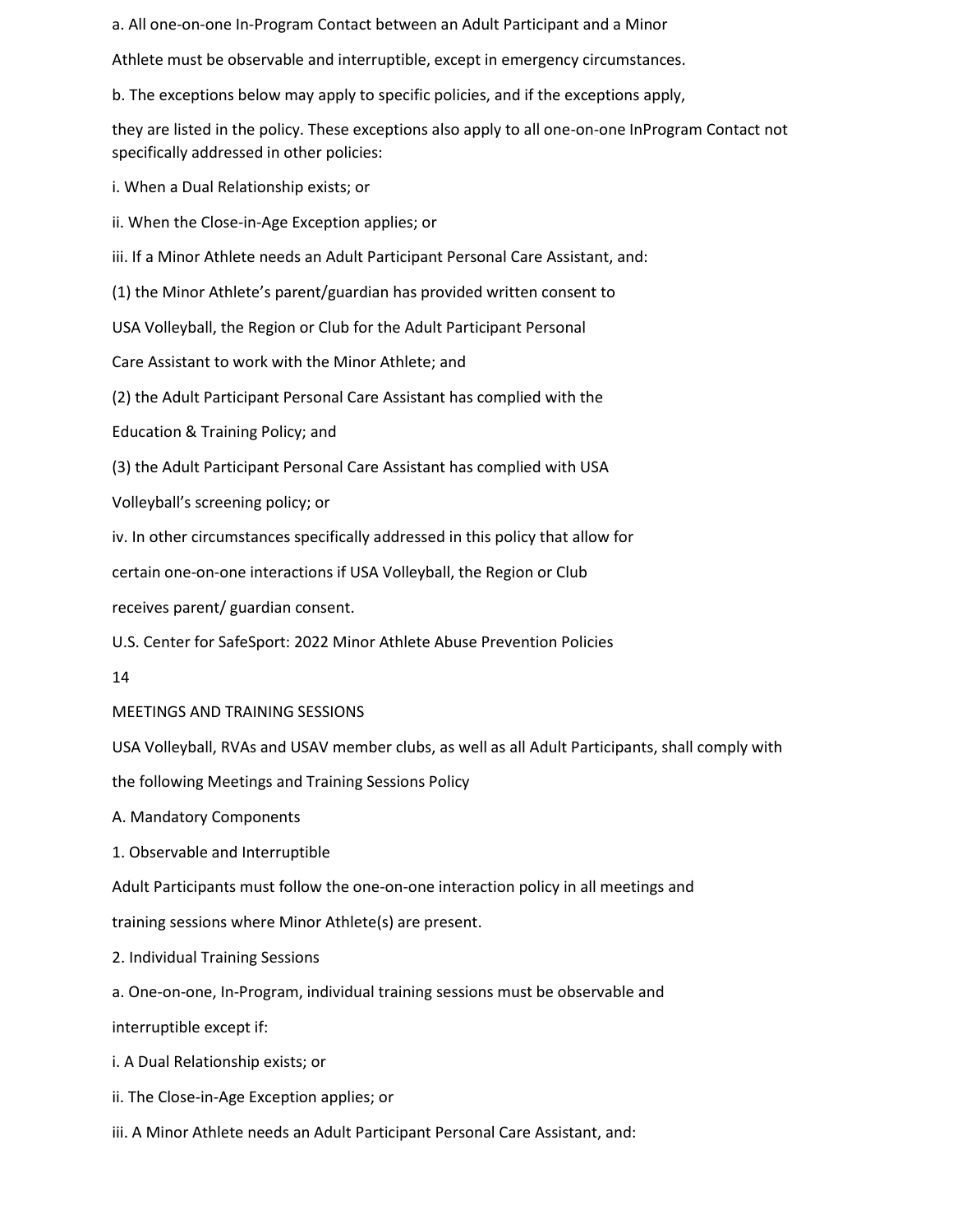(1) the Minor Athlete's parent/guardian has provided written consent to USA Volleyball, the Region or the Club for the Adult Participant Personal Care Assistant to work with the Minor Athlete; and (2) the Adult Participant Personal Care Assistant has complied with the Education & Training Policy; and (3) the Adult Participant Personal Care Assistant has complied with USA Volleyball's screening policy. b. The Adult Participant providing the individual training session must receive advance, written consent from the Minor Athlete's parent/guardian at least

annually, which can be withdrawn at any time; and

c. Parents/guardians must be allowed to observe the individual training session.

3. Meetings with licensed mental health care professionals and health care providers

(other than athletic trainers3

 $\lambda$ 

If a licensed mental health care professional or licensed health care provider meets oneon-one with a Minor Athlete at a sanctioned event or a facility, which is partially or

fully under USA Volleyball's jurisdiction, the meeting must be observable and

interruptible except:

a. If the door remains unlocked; and

b. Another adult is present at the facility and notified that a meeting is

occurring, although the Minor Athlete's identity needs not be disclosed; and

3 Athletic trainers who are covered under these policies must follow the "Athletic Training Modalities, Massages,

U.S. Center for SafeSport: 2022 Minor Athlete Abuse Prevention Policies

15

and Rubdowns" policy.

c. USA Volleyball, the Region or Club is notified that the provider will be meeting

with a Minor Athlete; and

d. The provider obtains consent consistent with applicable laws and ethical standards,

which can be withdrawn at any time.

B. USA Volleyball Recommended Requirements

1. Monitoring

If a permitted meeting or training session takes place between an Adult Participant(s)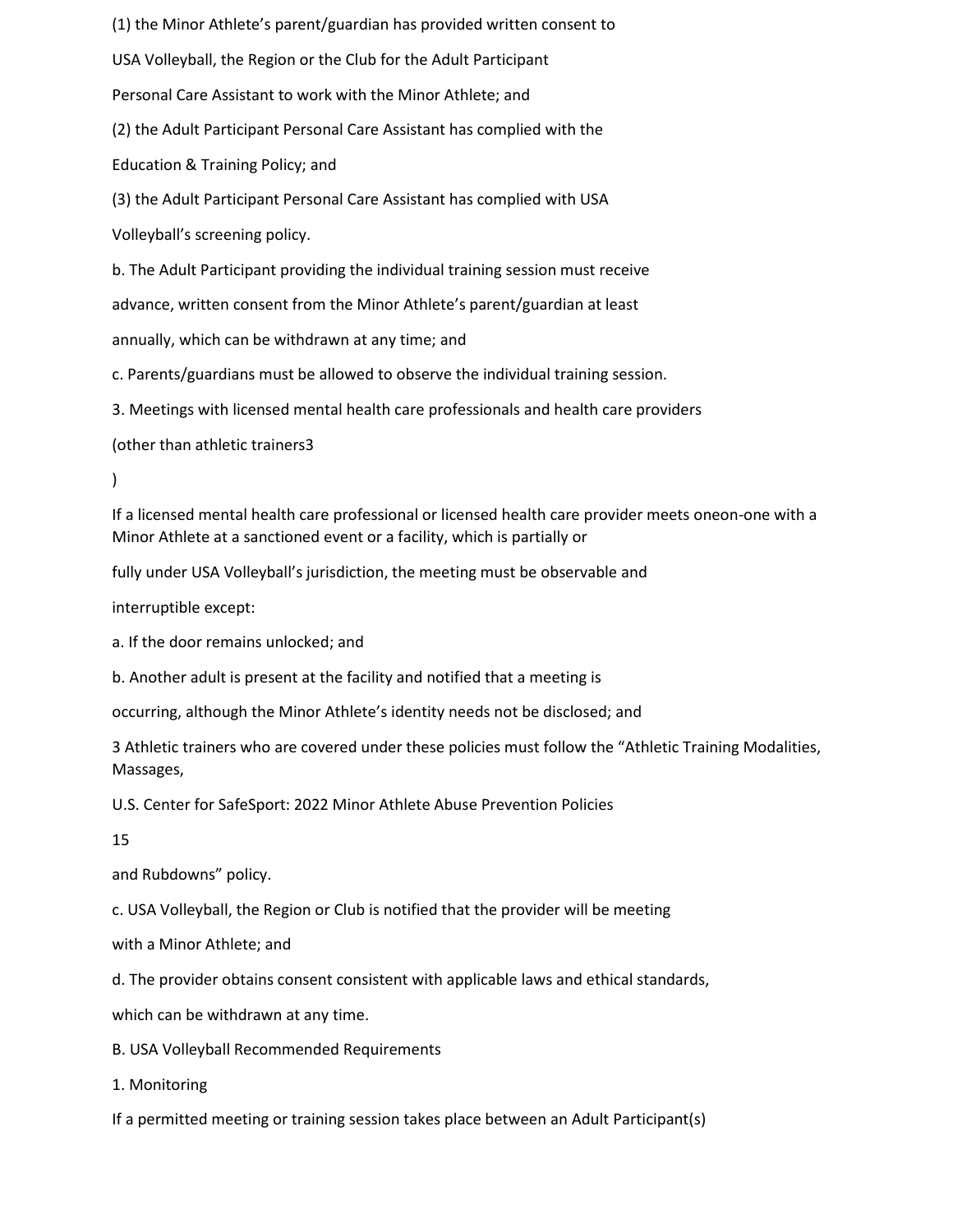and a Minor Athlete(s) at a facility partially or fully under USA Volleyball's jurisdiction, another Adult Participant will monitor each meeting or training session. Monitoring includes reviewing the parent/guardian consent form, knowing that the meeting or training session is occurring, knowing the approximate planned duration of the meeting or training session, and dropping in on the meeting or training session.

2. Parent Training

Parents/guardians receive the U.S. Center for SafeSport's education and training on child abuse prevention before providing consent for their Minor Athlete to have a meeting or training session with an Adult Participant subject to these policies.

ATHLETIC TRAINING MODALITIES, MASSAGES, AND RUBDOWNS

USA Volleyball, RVAs and USAV member clubs, as well as all Adult Participants, shall comply with the following Athletic Training Modalities, Massages, and Rubdown policy

A. Mandatory Components

1. Athletic training modality, massage, or rubdown

All In-Program athletic training modalities, massages, or rubdowns of a Minor Athlete must:

a. Be observable and interruptible; and

b. Have another Adult Participant physically present for the athletic training modality,

massage, or rubdown; and

c. Have documented consent as explained in subsection (2) below; and

d. Be performed with the Minor Athlete fully or partially clothed, ensuring that the breasts, buttocks, groin, or genitals are always covered; and

e. Allow parents/guardians in the room as an observer, except for competition or

training venues that limit credentialing.

f. The provider must narrate the steps in the massage, rubdown, or athletic training modality before taking them, seeking assent of the Minor Athlete throughout the process.

2. Consent

a. Providers of athletic training modalities, massages, and rubdowns or USAV, RVAs or Clubs, when applicable, must obtain consent at least annually from Minor Athletes' parents/guardians before providing any athletic training modalities, massages, or rubdowns.

b. When possible, techniques should be used to reduce physical touch of the Minor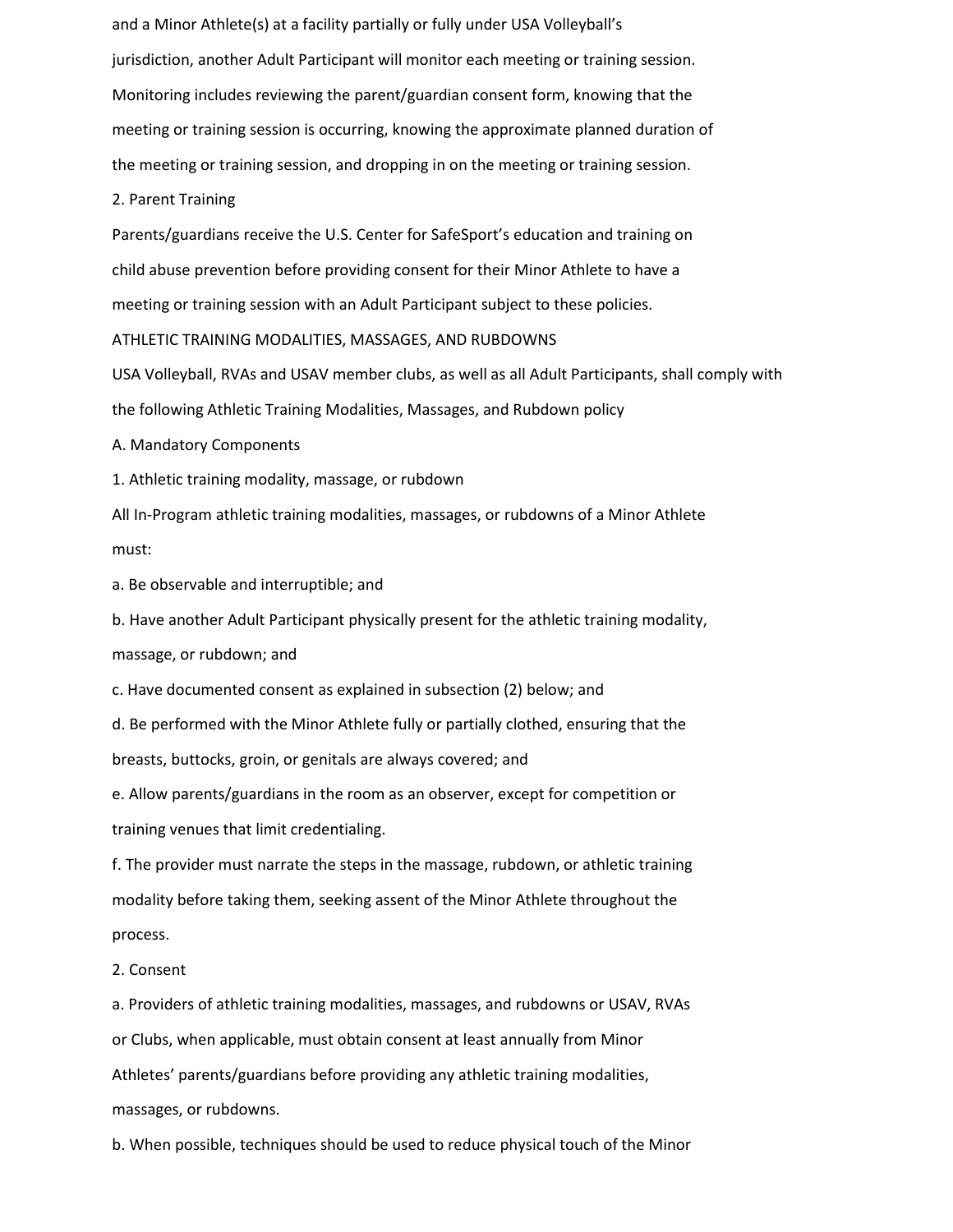Athlete.

c. Only licensed providers can administer a massage, rubdown or athletic training modality.

d. Coaches, regardless of whether they are licensed massage therapists, cannot

massage Minor Athletes

e. Minor Athletes or their parents/guardians can withdraw consent at any time.

B. Recommended components

1. Parent Training

Parents/guardians receive the U.S. Center for SafeSport education and training on child abuse prevention before providing consent for their Minor Athlete to receive an athletic

training modality, massage, or rubdown

LOCKER ROOMS AND CHANGING AREAS

USA Volleyball, RVAs and USAV member clubs, as well as all Adult Participants, shall comply with

the following Locker Rooms and Changing Areas policy

A. Mandatory Components

1. Observable and Interruptible

Adult Participants must ensure that all one-on-one In-Program Contact with Minor

Athlete(s) in a locker room, changing area, or similar space where Minor Athlete(s) are

present is observable and interruptible, except if:

a. A Dual Relationship exists; or

b. The Close-in-Age Exception applies; or

c. A Minor Athlete needs a Personal Care Assistant and:

i. the Minor Athlete's parent/guardian has provided written consent to USA

Volleyball, the Region or the Club for the Adult Participant Personal Care

Assistant to work with the Minor Athlete; and

ii. the Adult Participant Personal Care Assistant has complied with the

Education & Training Policy; and

iii. the Adult Participant Personal Care Assistant has complied with USA

Volleyball's screening policy.

2. Conduct in Locker Rooms, Changing Areas, and Similar Spaces

a. No Adult Participant or Minor Athlete can use the photographic or recording capabilities of any device in locker rooms, changing areas, or any other area designated as a place for changing clothes or undressing.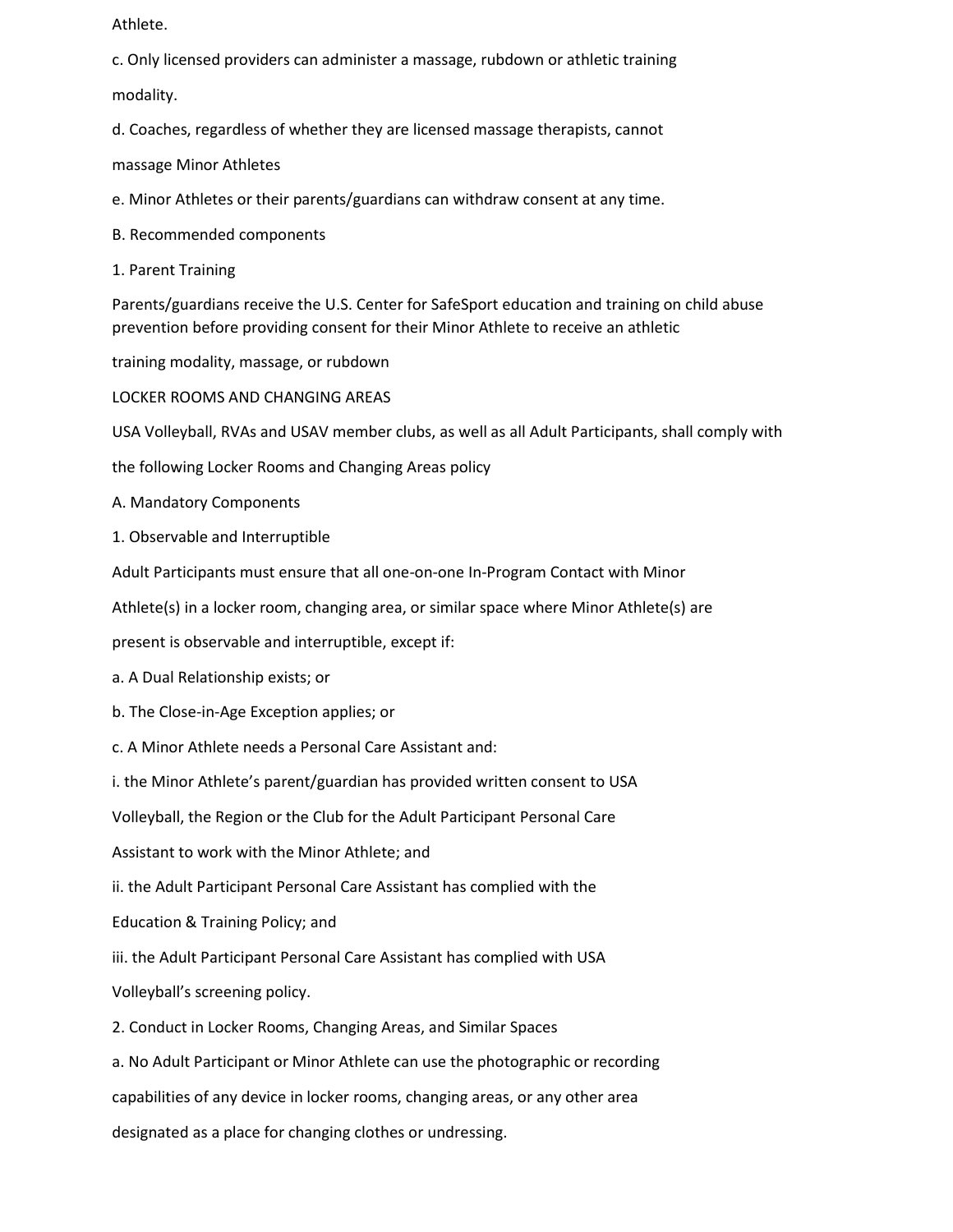b. Adult Participants must not change clothes or behave in a manner that intentionally

or recklessly exposes their breasts, buttocks, groins, or genitals to a Minor Athlete.

c. Adult Participants must not shower with Minor Athletes unless:

i. The Adult Participant meets the Close-in-Age Exception; or

ii. The shower is part of a pre- or post-activity rinse while wearing swimwear.

d. Parents/guardians may request in writing that their Minor Athlete(s) not change or

shower with Adult Participant(s) during In-Program Contact. USA Volleyball and

the Adult Participant(s) must abide by this request.

3. Media and Championship Celebrations in Locker Rooms

USA Volleyball may permit recording or photography in locker rooms for the purpose of

highlighting a sport or athletic accomplishment if:

i. Parent/legal guardian consent has been obtained; and

ii. USA Volleyball, the Region or Club approves the specific

instance of recording or photography; and

iii. Two or more Adult Participants are present; and

iv. Everyone is fully clothed.

4. Personal Care Assistants

Adult Participant Personal Care Assistants are permitted to be with and assist Minor Athlete(s) in locker rooms, changing areas, and similar spaces where other Minor Athletes are present, if they meet the requirements in subsection (1)(a)(iii) above.

5. Availability and Monitoring of Locker Rooms, Changing Areas, and Similar Spaces

a. USA Volleyball, the Region or Club must provide a private or semi-private place

for Minor Athletes that need to change clothes or undress at sanctioned events or

facilities partially or fully under USA Volleyball's jurisdiction.

b. USA Volleyball the Region or Club must monitor the use of locker rooms, changing areas, and similar spaces to ensure compliance with these policies at sanctioned events or facilities partially or fully under USA Volleyball's jurisdiction.

#### ELECTRONIC COMMUNICATIONS4

USA Volleyball, RVAs and USAV member clubs, as well as all Adult Participants, shall comply with the following Electronic Communications policy

A. Mandatory Components

1. Open and Transparent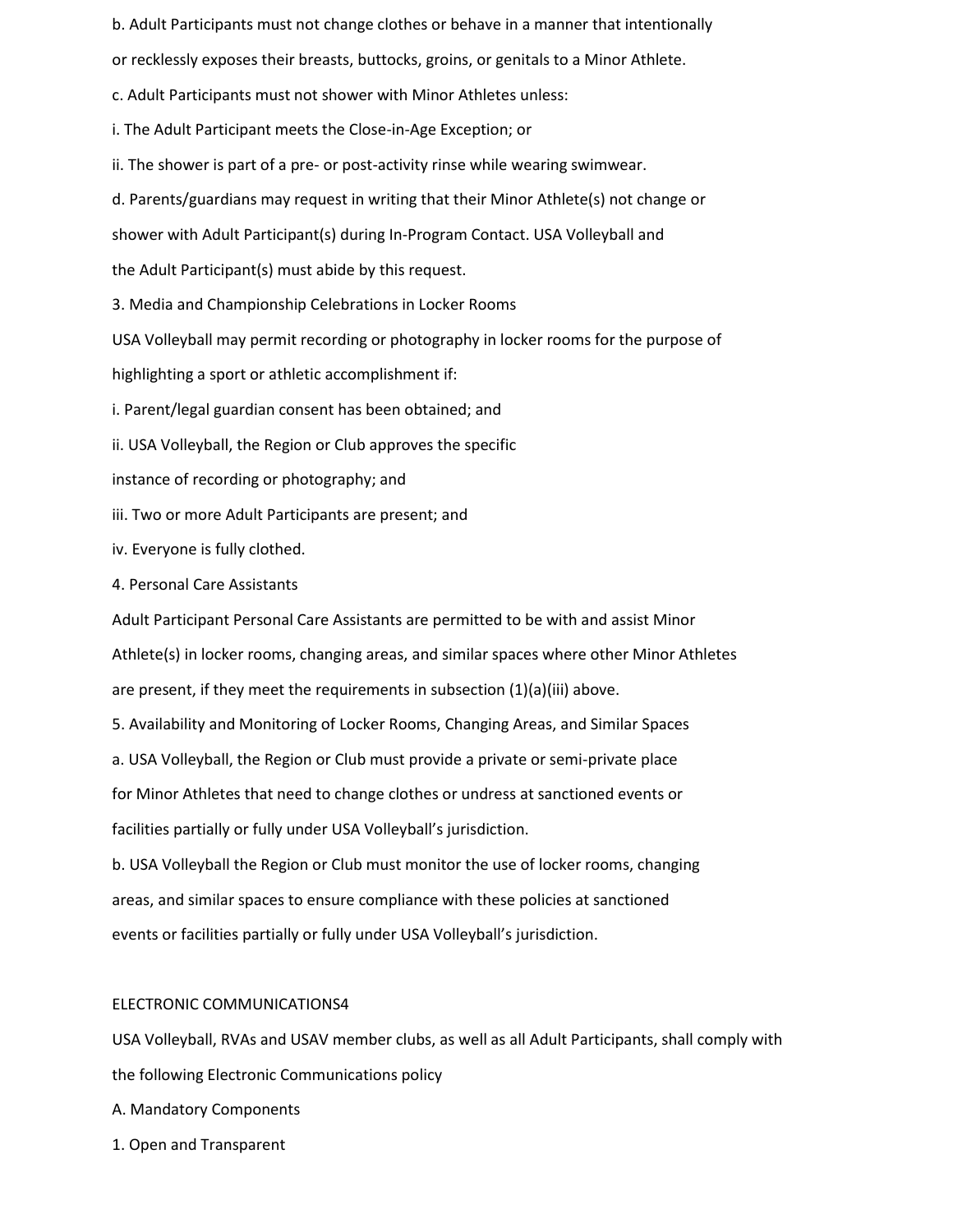a. All one-on-one electronic communications between an Adult Participant and a

Minor Athlete must be Open and Transparent except:

i. When a Dual Relationship exists; or

ii. When the Close-in-Age Exception applies; or

iii. If a Minor Athlete needs a Personal Care Assistant and:

(1) the Minor Athlete's parent/guardian has provided written consent to

USA Volleyball, the Region or Club for the Adult Participant Personal

Care Assistant to work with the Minor Athlete; and

(2) the Adult Participant Personal Care Assistant has complied with the

Education & Training Policy; and

(3) the Adult Participant Personal Care Assistant has complied with USA

Volleyball's screening policy.

b. Open and Transparent means that the Adult Participant copies or includes the Minor Athlete's parent/guardian, another adult family member of the Minor Athlete, or another Adult Participant.

• If a Minor Athlete communicates with the Adult Participant first, the Adult Participant must follow this policy if the Adult Participant responds.

c. Only platforms that allow for Open and Transparent communication may be used to communicate with Minor Athletes.

2. Team Communication

When an Adult Participant communicates electronically to the entire team or any number of Minor Athletes on the team, the Adult Participant must copy or include another Adult Participant or the Minor Athletes' parents/guardians.

3. Content

All electronic communication originating from an Adult Participant(s) to a Minor Athlete(s) must be professional in nature unless an exception in (1)(a) exists.

4. Requests to discontinue

Parents/guardians may request in writing that USA Volleyball or an Adult Participant subject to this policy not contact their Minor Athlete through any form of electronic communication. USA Volleyball and the Adult Participant must abide by any request to discontinue, absent emergency circumstances.

5. Hours

Electronic communications must be sent only between the hours of 8:00 a.m. and 8:00 p.m.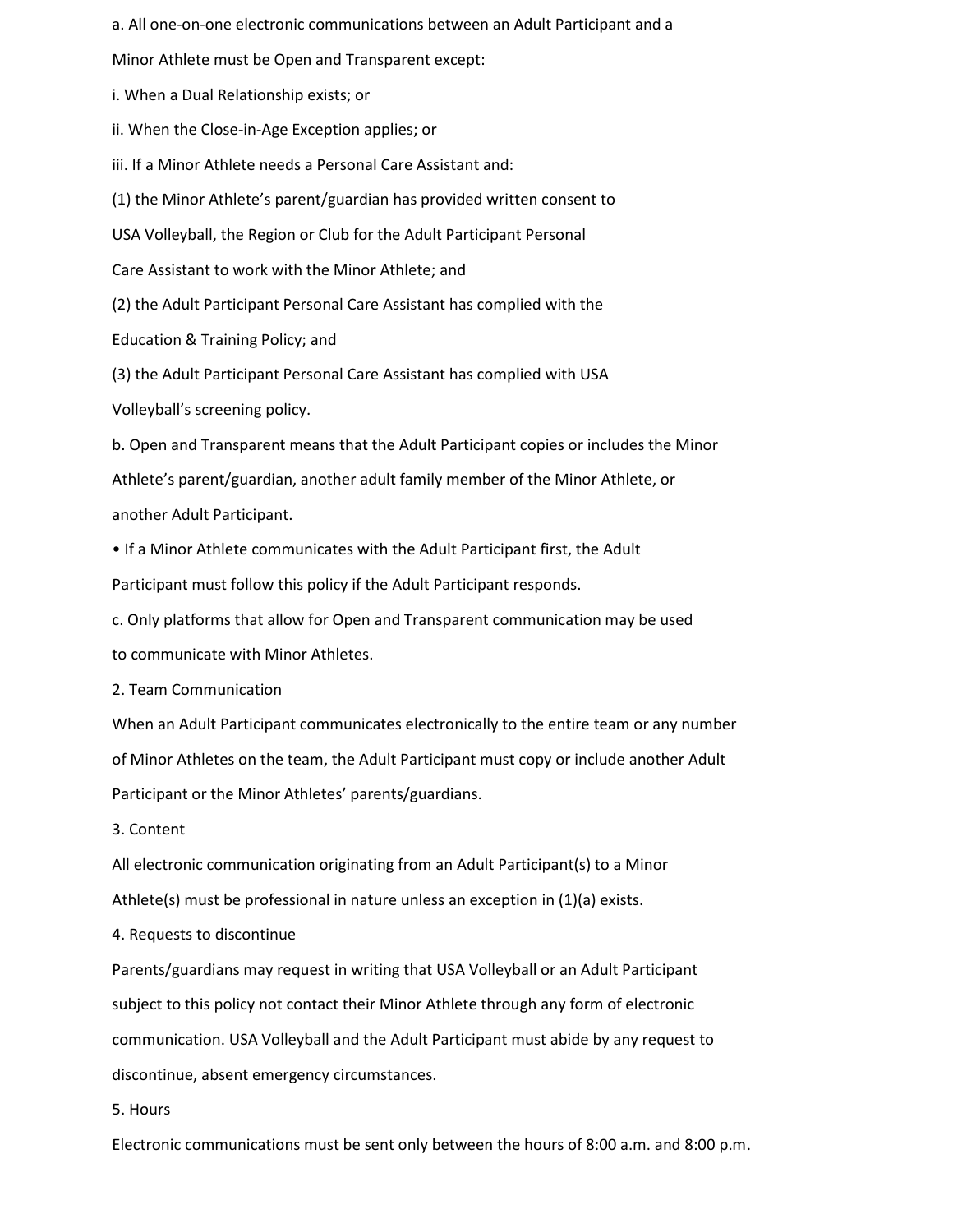local time for the location of the Minor Athlete.

6. Social Media Connections

Adult Participants, except those with a Dual Relationship or who meet the Close-in-Age

Exception, are not permitted to maintain private social media connections with Minor

Athletes and must discontinue existing social media connections with Minor Athletes.

TRANSPORTATION

USA Volleyball, RVAs and USAV member clubs, as well as all Adult Participants, shall comply with

the following Transportation policy

A. Mandatory Components

1. Transportation

a. An Adult Participant cannot transport a Minor Athlete one-on-one during In-Program

travel, except if:

i. A Dual Relationship exists; or

ii. The Close-in-Age Exception applies; or

iii. A Minor Athlete needs a Personal Care Assistant and:

(1) the Minor Athlete's parent/guardian has provided written consent to

USA Volleyball, the Region or Club for the Adult Participant Personal

Care Assistant to work with the Minor Athlete; and

(2) the Adult Participant Personal Care Assistant has complied with the

Education & Training Policy; and

(3) the Adult Participant Personal Care Assistant has complied with USA

Volleyball's screening policy; or

iv. The Adult Participant has advance, written consent to transport the Minor

Athlete one-on-one obtained at least annually from the Minor Athlete's

parent/guardian.

b. Minor Athlete(s) or their parent/guardian can withdraw consent at any time.

c. An Adult Participant meets the In-Program transportation requirements if the Adult

Participant is accompanied by another Adult Participant or at least two minors.

d. Written consent from a Minor Athlete's parent/guardian is required for all

transportation sanctioned by USA Volleyball, the Region, or Club at least annually.

2. Shared or Carpool Travel Arrangement

USA Volleyball mandates parents/guardians to pick up their Minor Athlete first and drop off their Minor Athlete last in any shared or carpool travel arrangement.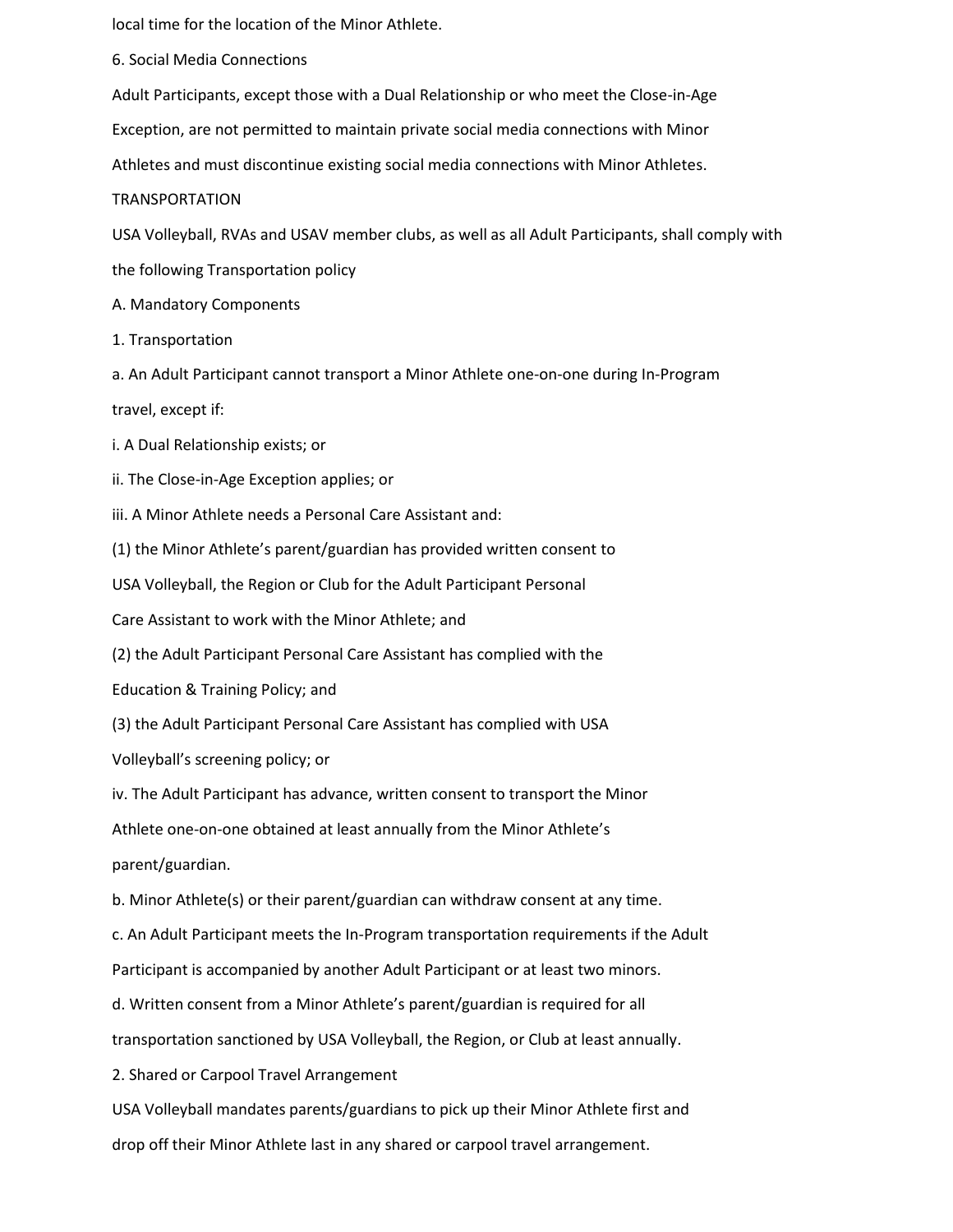#### LODGING

USA Volleyball, RVAs and USAV member clubs, as well as all Adult Participants, shall comply with the following Lodging policy

A. Mandatory Components

1. Hotel Rooms and Other Sleeping Arrangements

a. All In-Program Contact at a hotel or lodging site between an Adult Participant and a Minor Athlete must be observable and interruptible, and an Adult Participant cannot share a hotel room or otherwise sleep in the same room with a Minor Athlete(s), except if:

i. A Dual Relationship Exists, and the Minor Athlete's parent/guardian has provided USA Volleyball, the Region or Club with advance, written consent for the lodging arrangement;

ii. The Close-in-Age Exception applies, and the Minor Athlete's parent/guardian

has provided USA Volleyball, the Region or Club with advance, written consent

for the lodging arrangement; or

iii. The Minor Athlete needs a Personal Care Assistant, and:

(1) The Minor Athlete's parent/guardian has provided advance, written

consent to USA Volleyball, the Region or Club for the Adult Participant

Personal Care Assistant to work with the Minor Athlete and for the

lodging arrangement;

(2) The Adult Participant Personal Care Assistant has complied with the

Education & Training Policy; and

(3) The Adult Participant Personal Care Assistant has complied with USA

Volleyball's screening policy.

b. Written consent from a Minor Athlete's parent/guardian must be obtained for all InProgram lodging at least annually.

2. Monitoring or Room Checks During In-Program Travel

If USA Volleyball, the Region or Club performs room checks during In-Program lodging,

the one-on- one interaction policy must be followed and at least two adults must be present

for the room checks.

3. Additional Requirements for Lodging Authorized or Funded by USA Volleyball, RVAs or Clubs.

a. Adult Participants traveling with USA Volleyball, the Region or Club must agree to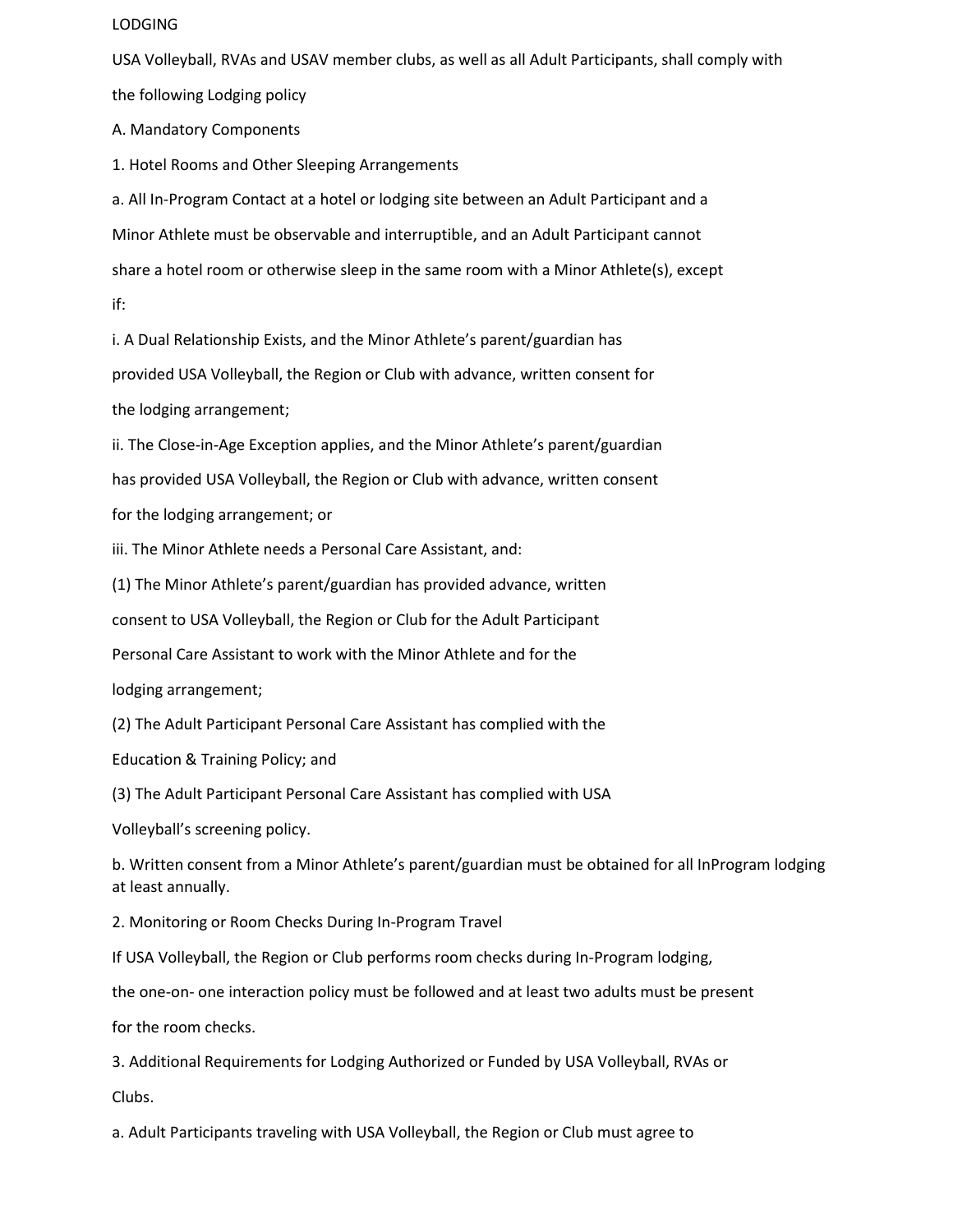and sign USA Volleyball, the Region or Club 's lodging policy at least annually.

b. Adult Participants that travel overnight with Minor Athlete(s) are assumed to have Authority over Minor Athlete(s) and thus must comply with the Center's Education & Training Policy.

PART IV

RECOMMENDED POLICIES FOR KEEPING YOUNG ATHLETES SAFE

A. Out-of-Program Contact

Adult Participants, who do not meet the Close-in-Age Exception nor have a Dual Relationship with a Minor Athlete, should not have out-of-program contact with Minor Athlete(s) without legal/parent guardian consent, even if the out-of-program contact is not one-on-one.

B. Gifting

1. Adult Participants, who do not meet the Close-in-Age Exception nor have a Dual Relationship with a Minor Athlete, should not give personal gifts to Minor Athlete(s).

2. Gifts that are equally distributed to all athletes and serve a motivational or education purpose are permitted.

C. Photography/Video

1. Photographs or videos of athletes may only be taken in public view and must observe generally accepted standards of decency.

2. Adult Participants should not publicly share or post photos or videos of Minor Athlete(s) if the Adult Participant has not obtained the Parent/Guardian and Minor Athlete's consent. TERMINOLOGY

Adult Participant: Any adult (18 years of age or older) who is:

a. A member or license holder of USA Volleyball, RVAs or Clubs ;

b. An employee or board member of USA Volleyball, RVAs or Clubs ;

c. Within the governance or disciplinary jurisdiction of USA Volleyball, RVAs or Clubs ;

d. Authorized, approved, or appointed by USA Volleyball, RVAs, or Clubs to have regular contact with or authority over Minor Athletes.5

Amateur Athlete: An athlete who meets the eligibility standards established by the National Governing Body or paralympic sports organization for the sport in which the athlete competes. Authority: When one person's position over another person is such that, based on the totality of the circumstances, they have the power or right to direct, control, give orders to, or make decisions for that person. Also see the Power Imbalance definition in the SafeSport Code. NOTE: NGBs,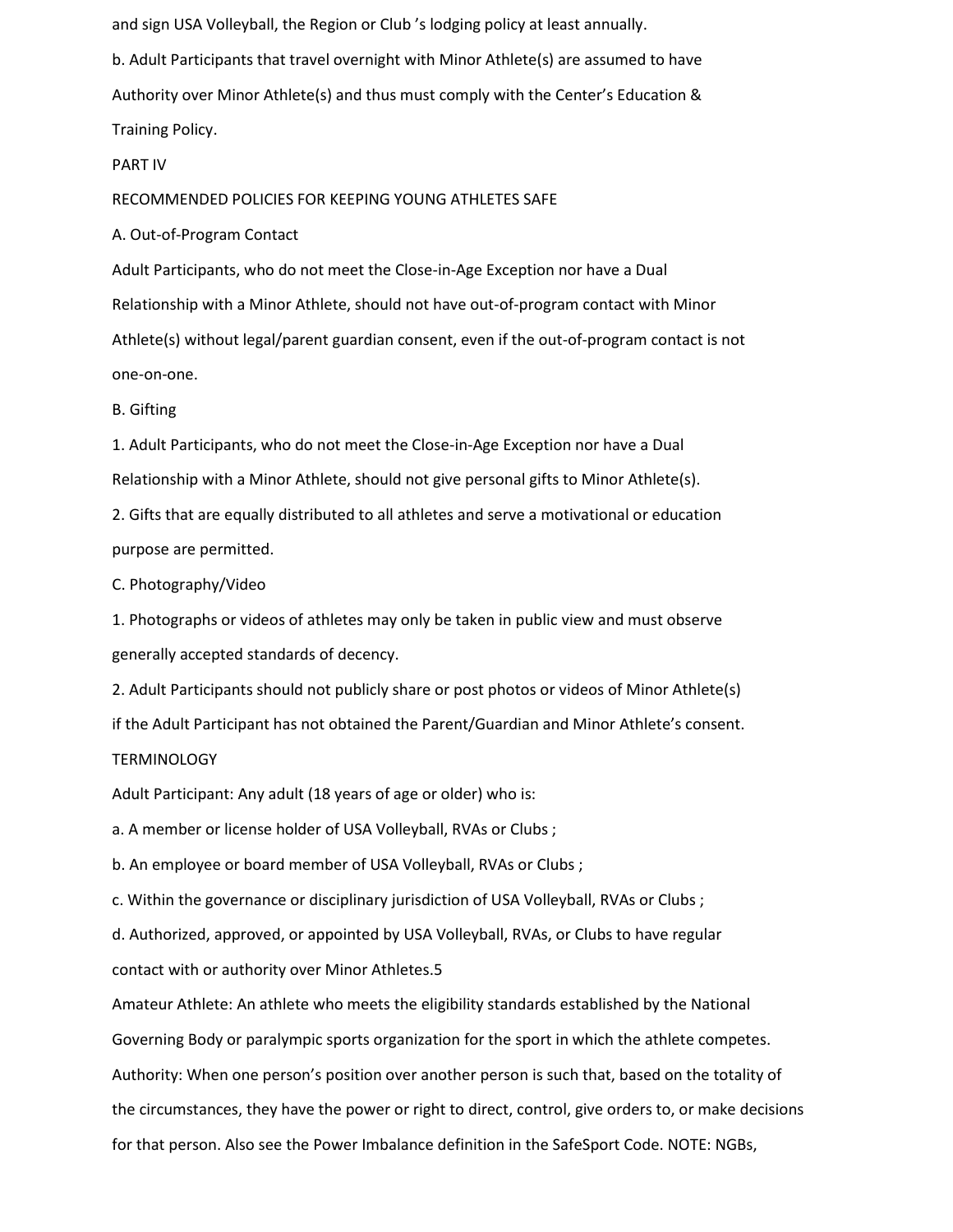PSOs, and the USOPC must submit/include categories of members/individuals that fall under the definition including specific volunteer designations.

Close-in-Age Exception: An exception applicable to certain policies when an Adult Participant does not have authority over a Minor Athlete and is not more than four years older than the Minor Athlete (e.g., a 19-year-old and a 16-year-old). Note: this exception only applies within the prevention policies and not regarding conduct defined in the SafeSport Code. Dual Relationships: An exception applicable to certain policies when an Adult Participant has a dual role or relationship with a Minor Athlete and the Minor Athlete's parent/guardian has provided written consent at least annually authorizing the exception.

In-Program Contact: Any contact (including communications, interactions, or activities) between an Adult Participant and any Minor Athlete(s) related to participation in sport. Examples of In-Program Contact include, but are not limited to: competition, practices, camps/clinics, training/instructional sessions, pre/post game meals or outings, team travel, review of game film, team- or sport-related relationship building activities, celebrations, award ceremonies, banquets, team- or sport-related fundraising or community service, sport education, or competition site visits.

Local Affiliated Organization (LAO): A regional, state, or local club or organization that is directly affiliated with an NGB or that is affiliated with an NGB by its direct affiliation with a regional or state affiliate of said NGB. LAO does not include a regional, state, or local club or organization that is only a member of a National Member Organization of an NGB. LAOs of USA Volleyball include all 41 Regional Volleyball Association regions and all volleyball clubs that are a member of those regions.

Minor Athlete: An Amateur Athlete under 18 years of age who participates in, or participated within the previous 12 months in, an event, program, activity, or competition that is part of, or partially or fully under the jurisdiction of, an NGB, PSO, USOPC, or LAO. Partial or Full Jurisdiction: Includes any sanctioned event (including all travel and lodging in connection with the event) by the NGB, PSO, USOPC, or LAO, or any facility that the NGB, PSO, USOPC, or LAO owns, leases, or rents for practice, training or competition.

National Governing Body (NGB): A U.S. Olympic National Governing Body, Pan American Sport Organization, or Paralympic Sport Organization recognized by the U.S. Olympic & Paralympic Committee pursuant to the Ted Stevens Olympic and Amateur Sports Act, 36 U.S.C. §§ 220501, et seq. This definition shall also apply to the USOPC, or other sports entity approved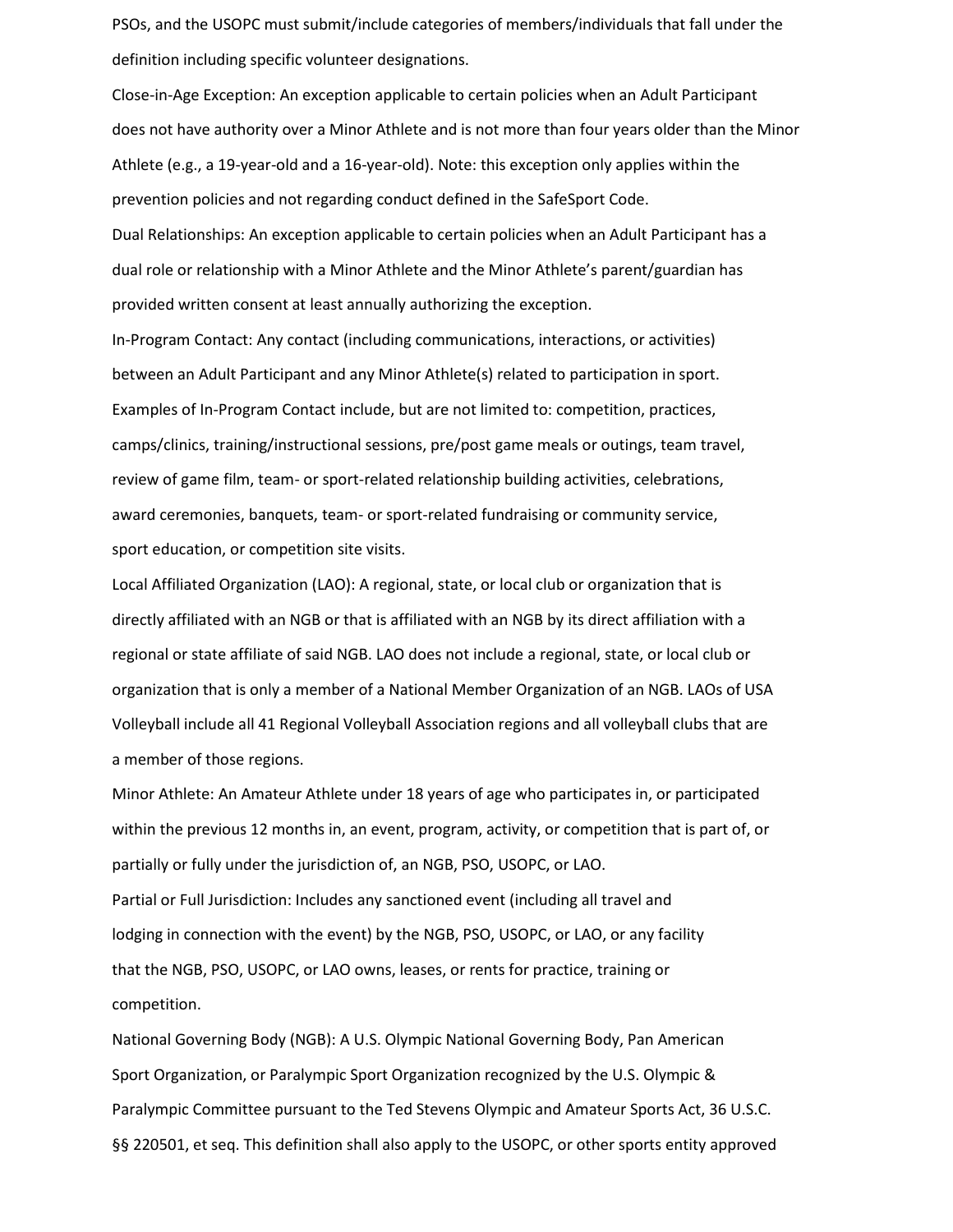by the USOPC, when they have assumed responsibility for the management or governance of a sport included on the program of the Olympic, Paralympic, or Pan-American Games. Adult Participant Personal Care Assistant: An Adult Participant who assists an athlete requiring help with activities of daily living (ADL) and preparation for athletic participation. This support can be provided by a Guide for Blind or visually impaired athletes or can include assistance with transfer, dressing, showering, medication administration, and toileting. Personal Care Assistants are different for every athlete and should be individualized to fit their specific needs. When assisting a Minor Athlete, Adult Participant PCAs must be authorized by the athlete's parent/guardian.

Paralympic Sport Organization (PSO): an amateur sports organization recognized and certified as an NGB by the USOPC.

Regular Contact: Ongoing interactions during a 12-month period wherein an Adult Participant is in a role of direct and active engagement with any Minor Athlete(s). NOTE: NGBs, PSOs, and the USOPC must submit/include categories of members/individuals that fall under the definition including specific volunteer designations.

U.S. Olympic & Paralympic Committee (USOPC): A federally chartered nonprofit corporation that serves as the National Olympic Committee and National Paralympic Committee for the United States.

APPENDIX I

CHART OF POSSIBLE ADULT PARTICIPANTS IN USAV:

Feel free to contact us with any questions,

Club Directors: Brian Adams-Front of house operations (813) 220-0905 Victoria Adams-Back of house operations (407)-697-4214 Hurricanevolleyballacademy.com